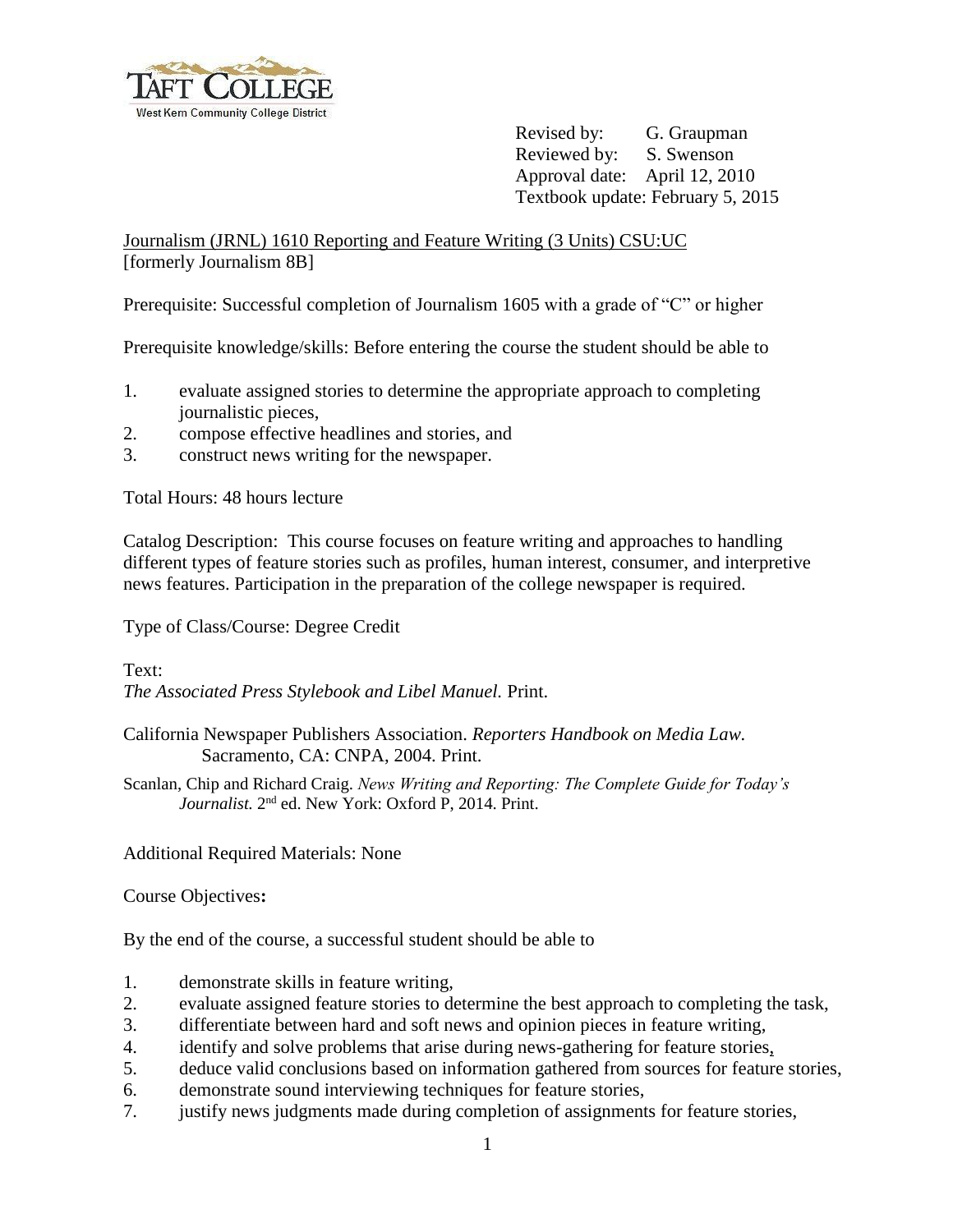

West Kern Community College District

- 8. evaluate information gathered for feature stories,
- 9. apply principles of sound news judgment for feature stories,
- 10. demonstrate the ability to meet feature story deadlines,
- 11. construct effective feature story leads,
- 12. demonstrate skill in editing copy for feature stories,
- 13. write effective headlines for feature stories, and
- 14. demonstrate skill in editing copy for feature stories,

Course Scope and Content:

- Unit I Journalistic Production
	- A. Feature Writing
		- 1. Characteristics of the feature story
		- 2. Feature sources
		- 3. Special abilities in feature writing
		- 4. Style variations in feature writing
	- B. Newspaper make-up
		- 1. Introduction to make-up
		- 2. Guiding principles
		- 3. Specific make-up
		- 4. Attractiveness in make-up
	- C. The Editorial
		- 1. Definition and characteristics
		- 2. Types of editorials
		- 3. Editorial purpose
		- 4. Editorial sources
		- 5. Responsibilities of the editorial writer
	- D. The Column
		- 1. Special characteristics
		- 2. Selection of materials
		- 3. Reader interest
		- 4. Style in the column
		- 5. Importance of quality
	- E. Editorial policy
		- 1. Definition and significance
		- 2. Conditions shaping editorial policy
		- 3. Effect on the overall nature of specific publications
		- 4. Relationship to legal and ethical considerations
	- F. Proofreading
		- 1. Typographical corrections
		- 2. Factual corrections
	- G. Photography
		- 1. Characteristics of good news photography
		- 2. Importance to news publications
		- 3. Identification with related materials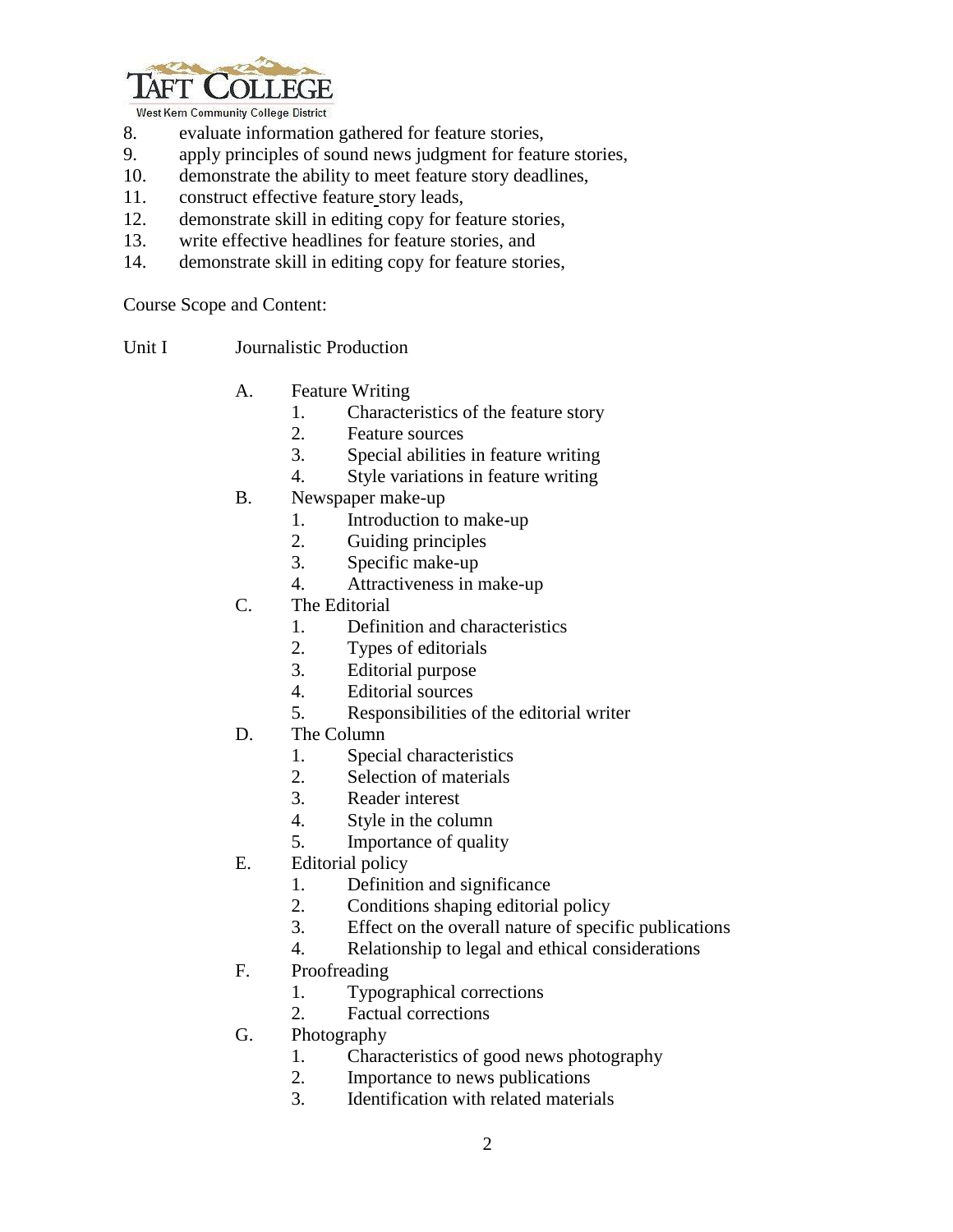

Learning Activities Required Outside of Class:

The students in this class will spend a minimum of 6 hours per week outside of the regular class time doing the following:

- 1. Studying
- 2. Answering questions
- 3. Skill practice
- 4. Completing required reading
- 5. Problem solving activity or exercise
- 6. Written work
- 7. Observation of or participation in an activity related to course

Methods of Instruction:

- 1. Lectures
- 2. Class discussions and projects
- 3. News and feature writing assignments
- 4. Audiovisual presentations
- 5. Guest speakers
- 6. Field trips

Methods of Evaluation:

- 1. Substantial writing assignments, including:
	- a. essay exams
	- b. reading reports
	- c. term or other papers
	- d. written homework
- 2. Skill demonstrations, including:
	- a. news, feature story assignments
- 3. Other examinations, including:
	- a. multiple choice
	- b. matching items

Student Learning Outcomes: JRNL 1610

| Course Level SLO                       | Assessments                     |
|----------------------------------------|---------------------------------|
| Evaluate assigned stories to determine | Group discussion                |
| the appropriate approach to            |                                 |
| completing journalistic pieces         |                                 |
| Compose effective headlines for        | Written stories for publication |
| feature stories                        |                                 |
| Construct news and feature writing for | Written stories for publication |
| a newspaper                            |                                 |